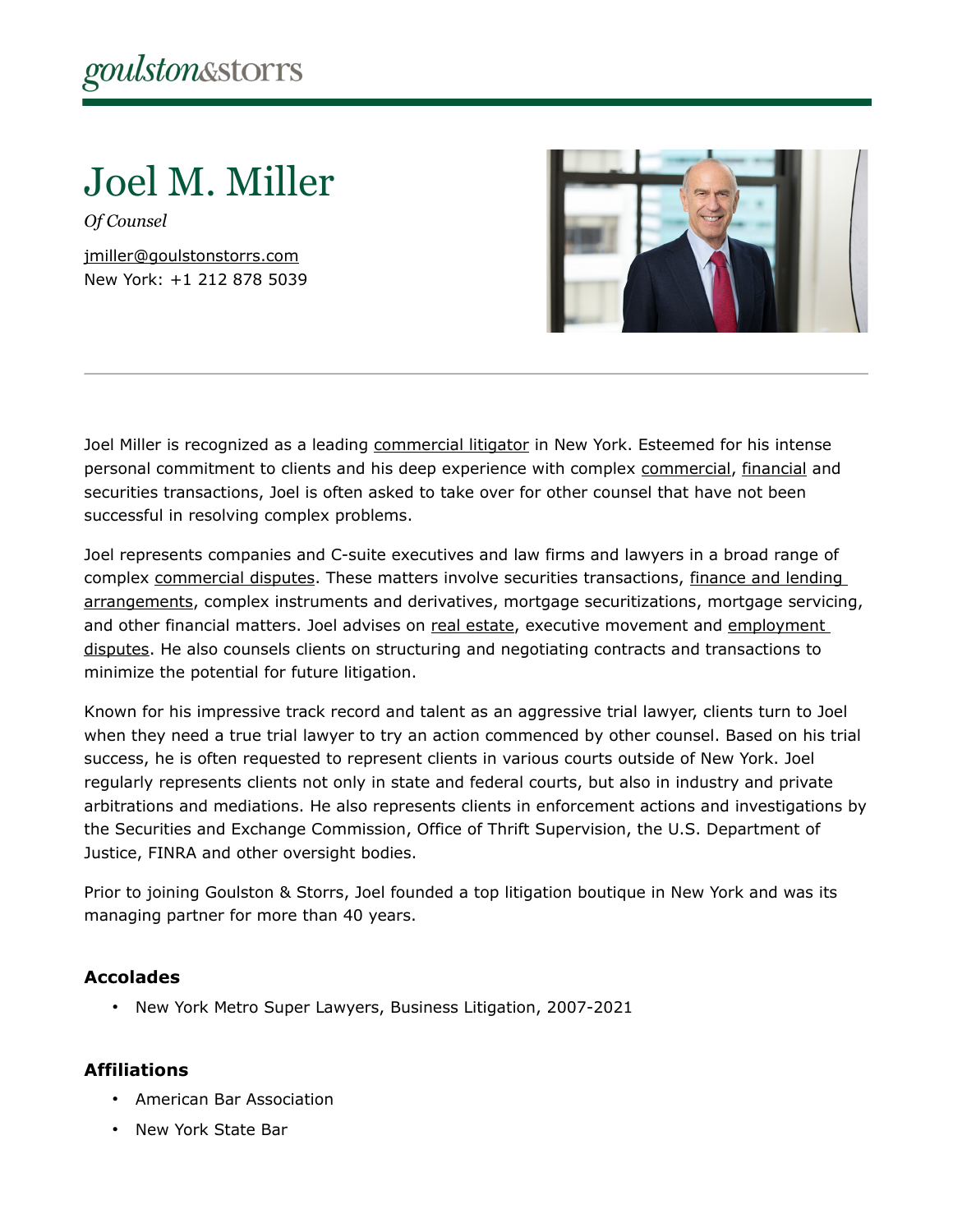- The City Bar of New York
- Committee on International Litigation, New York State Bar Association

## **Admissions**

• New York

## **Education**

- Columbia University School of Law (J.D.)
	- o Harlan Fiske Stone Scholar
- Amherst College (B.A., *cum laude*)

# **Community**

Joel's passion for contemporary art drives him to give generously of his time to serve as a Trustee of the Independent Curators International ("ICI"). This non-profit was established in 1975 and focuses on the role of the curator as a force in contemporary art.

ICI also connects emerging and established curators, artists and art space into regional and international networks, and it produces exhibitions, events, publications, research and training opportunities for curators and diverse audiences around the world.

# Representative Matters

## **Defense of Legal Malpractice**

Representation of national law firms in defense of malpractice and disciplinary claims of conflict of interest.

## **Federal Court Summary Judgment Dismissing Action Against Former CEO**

Obtained federal court summary judgment dismissing action against former CEO of thrift institution by purchasers of thrift's securities.

## **Fraudulent Conveyance, Successor Firm Liability and Jewel v. Boxer "Unfinished Business" Claims**

Representation of a major law firm in adversary proceedings asserted by bankruptcy trustee of a dissolved law firm alleging fraudulent conveyance, successor firm liability and Jewel v. Boxer "unfinished business" claims. The unfinished business doctrine requires a law firm that hires partners from a bankrupt firm to pay the profits from matters not finished before bankruptcy to the trustee. Successfully argued for the client and seven other major firms in the New York Court of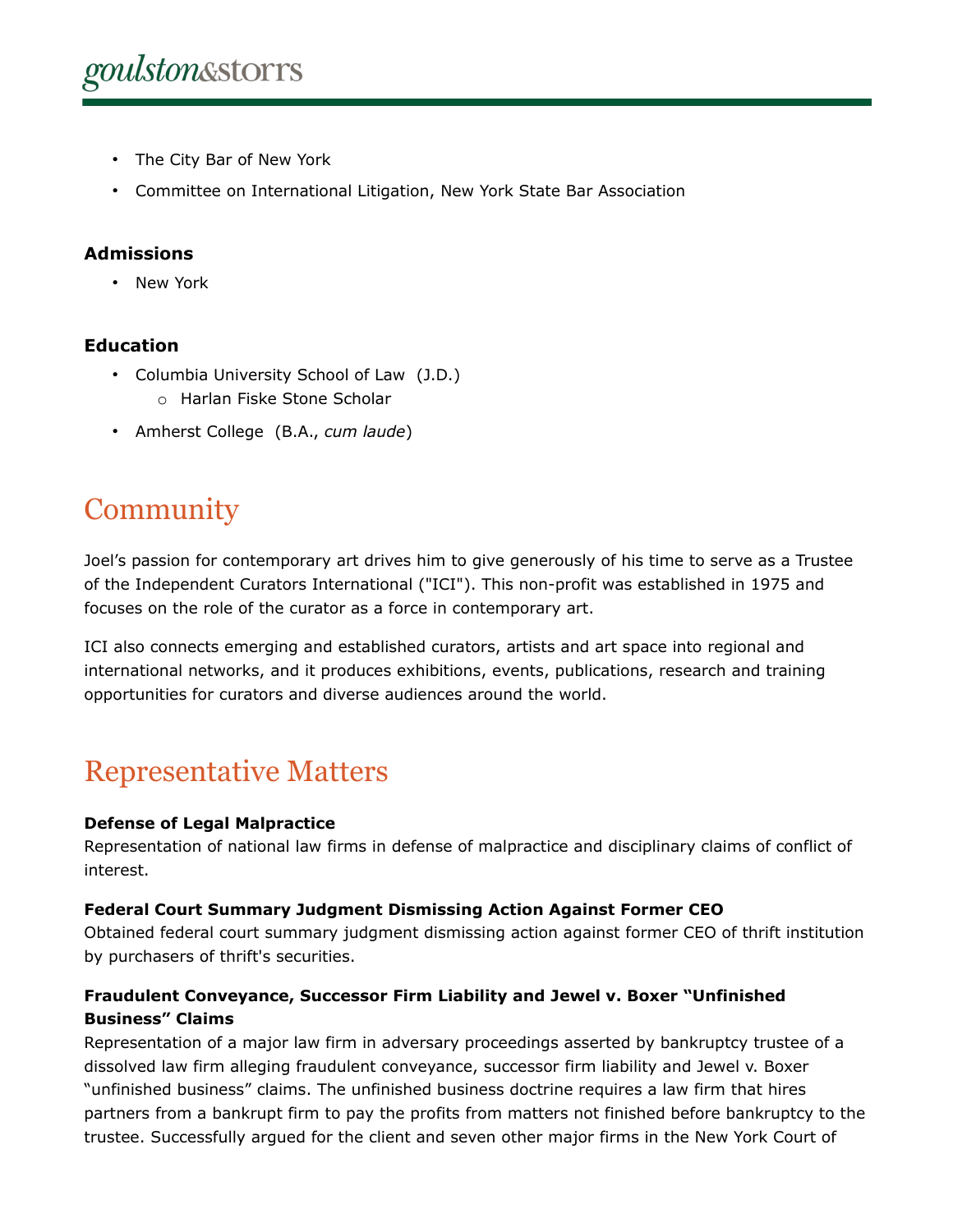Appeals which determined the unfinished business doctrine is not New York law. Based on this decision, California also dismissed similar claims.

#### **FINRA Arbitration Against a Financial Advisor**

FINRA arbitration against a financial advisor. Encouraged the panel to grant a motion to dismiss prior to discovery or evidentiary hearings on the ground of the interests of justice related to the age of the claim and the likelihood that other family members would be required to testify. Such dismissal is rare if not unprecedented.

#### **Action for Breach of Contract to Sell Securities**

Substituted for counsel who lost a summary judgment motion in an Illinois state court action for breach of contract to sell securities. The client, needing a last-ditch effort to avoid a \$20 million judgment, obtained an order setting aside summary judgment. After obtaining discovery disclosing weaknesses in plaintiff's claim, the case settled on first day of trial for a small part of the potential judgment.

#### **Employer Refusal to Indemnify an Employee for Defense Costs**

Where an employer refused to indemnify an employee for defense costs, persuaded the state court to refuse to order arbitration on the ground that the employer had waived its right to arbitrate by refusing to proceed in a prior arbitration.

#### **Breaches of Representations and Warranties**

Substituted for counsel in a California state court action defending a bank sued by purchaser of a portfolio of home loans for breaches of representations and warranties.

#### **Oversee Counsel Preparing for Trial to Revise Trial Strategy**

Asked to oversee Florida counsel preparing for trial to revise trial strategy and use a more aggressive approach, arranging a beneficial settlement.

## **Adversary Proceeding in Bankruptcy Court Concerning the Purchase of Subprime Servicing Rights**

Representation of a mortgage loan servicer in adversary proceeding in Bankruptcy Court concerning the purchase of subprime servicing rights from the debtor.

#### **Defense of Principals of a Hedge Fund Advisor Against SEC and Criminal Charges**

Defended principals of a hedge fund advisor against SEC and criminal charges where the fund terminated business following the failure of the fund's strategy. No indictment was returned and the SEC claims were settled favorably.

#### **Maritime Writs of Attachment**

Advised international bank as to the validity of numerous maritime writs of attachment served daily to attach electronic fund transfers from non-U.S. parties moving millions of dollars through the bank's wire facility in New York.

#### **Pre-Hearing Settlements for Two Large Institutional Investors**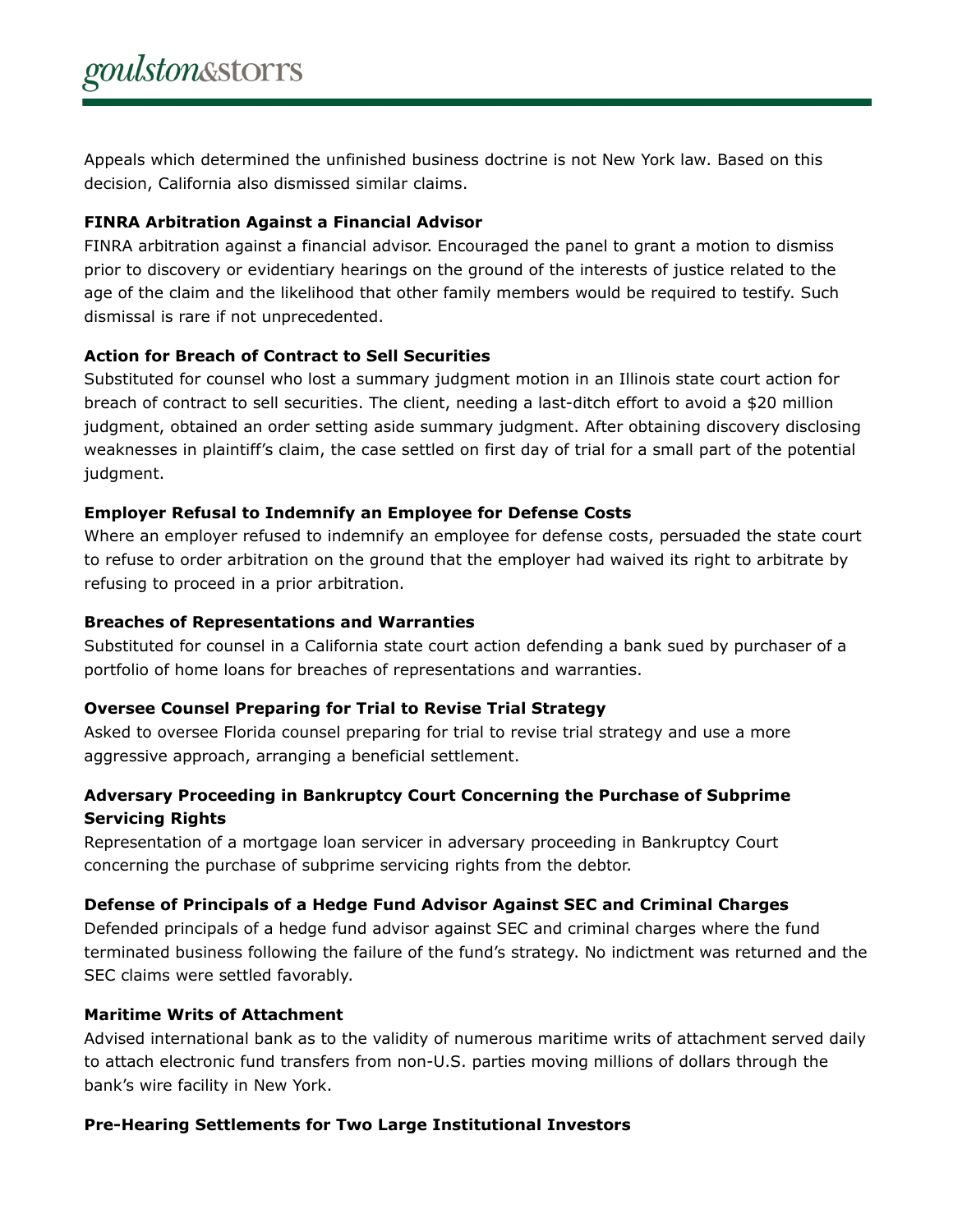Obtained extremely favorable pre-hearing settlements for two large institutional investors in litigation over hundreds of millions of dollars of auction rate securities.

#### **Action to Terminate a Fund Advisory Contract**

Defeated action to terminate a fund advisory contract for a mutual fund based on allegations of fraud as to a related fund.

#### **Defended Broker/Dealer Against Claim by an Investor in a Real Estate Partnership**

Defended broker/dealer against claim by an investor in a real estate partnership and obtained minimal settlement during discovery.

## **Defended Partner in Large National Law Firm**

Successfully defended partner in large national firm against claim of malpractice which many thought was not defensible. Following cross-examination and presentation of a defense, the claimant abandoned the claim.

#### **Fraudulent Note Transaction**

Obtained dismissal on motion for an international law firm that provided a closing opinion to a fund that invested \$50M in a fraudulent note transaction created by Marc Dreier.

## **Defended Claims in FINRA Arbitration Brought by a Former Employee of an Investment Bank**

Successfully defended claims in FINRA arbitration brought by a former employee of an investment bank for deferred compensation.

## **Actions and Arbitration Against Former Employees Who Left to Join Competitors**

Representation of a major investment bank in actions and arbitration against two groups of former employees who left to join competitors; obtained temporary restraining orders to prevent dissemination of client's trade secrets, proprietary information and violations of employees' garden leaves and non-solicitation agreements.

## **Defended Attorney Against Claims of Aiding and Abetting Clients' Tortious Action**

Defended attorney against claims of aiding and abetting clients' tortious actions. The First Department dismissed this action on motion in an opinion affirming the limitations of lawyer liability.

## **Raiding and Theft of Confidential Information**

Settled at nuisance value a claim against two employees of investment bank in arbitration seeking \$25M for raiding and theft of confidential information.

# Speaking Engagements